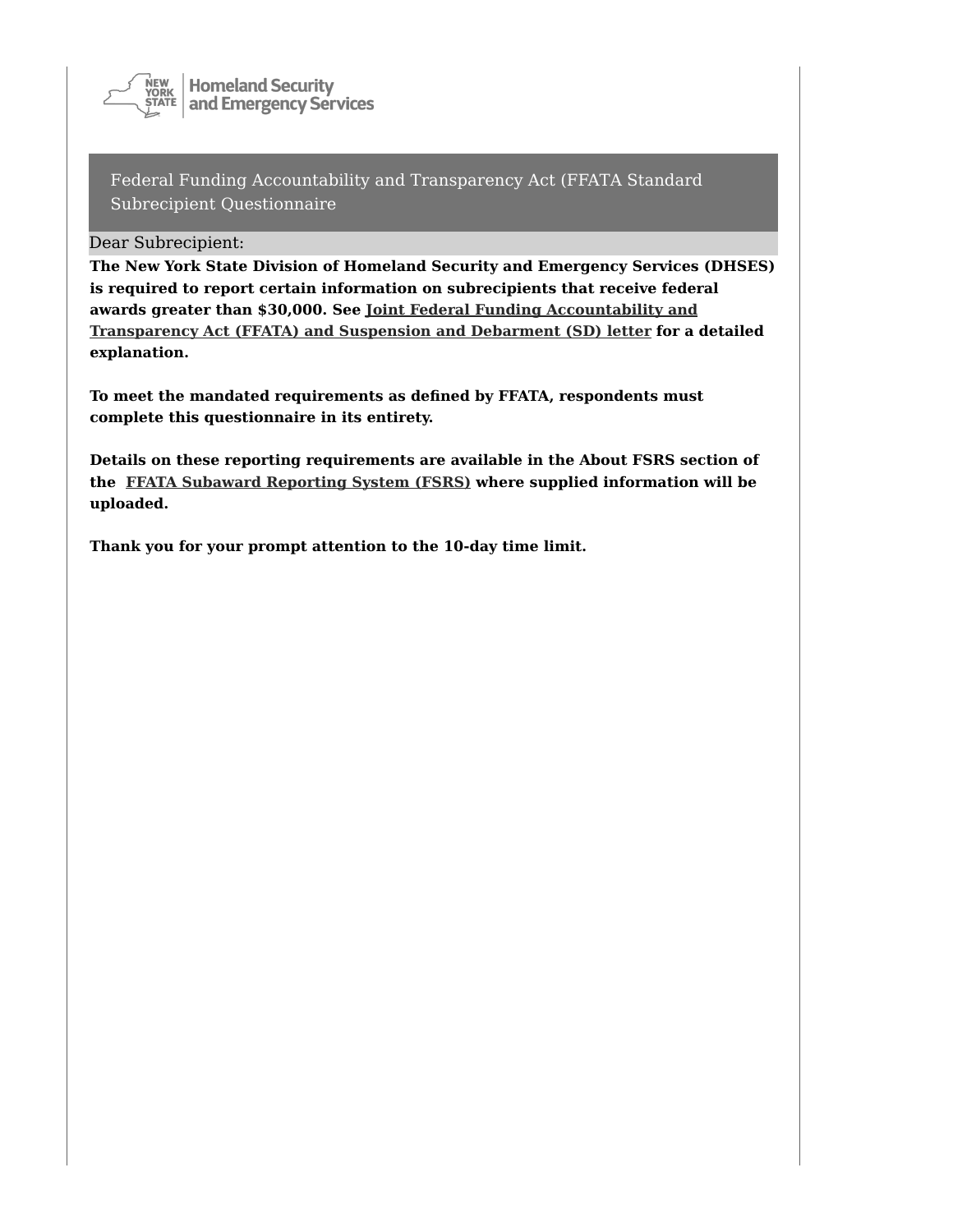

# **Award Specific Information**

# \* 1. **Subrecipient Identification** (available on top left hand of email)

| Federal Award              |  |
|----------------------------|--|
| Identification Number      |  |
| PW Number                  |  |
| Federal Award Amount       |  |
| (as in email w/out \$      |  |
| $and$ .)                   |  |
| Award Date                 |  |
| <b>Project Description</b> |  |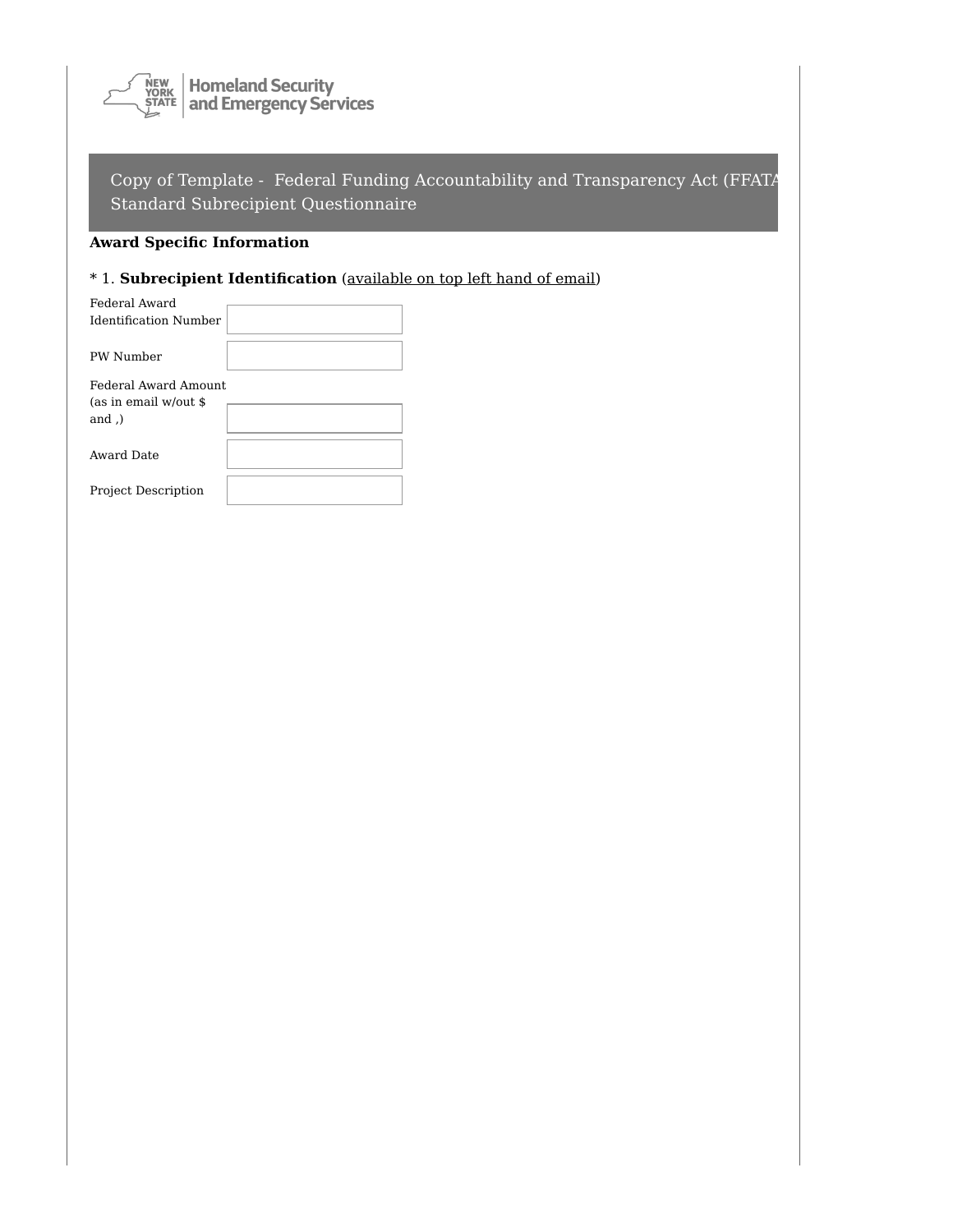

## \* 2. **Subrecipient Name** (i.e. County, City or Agency)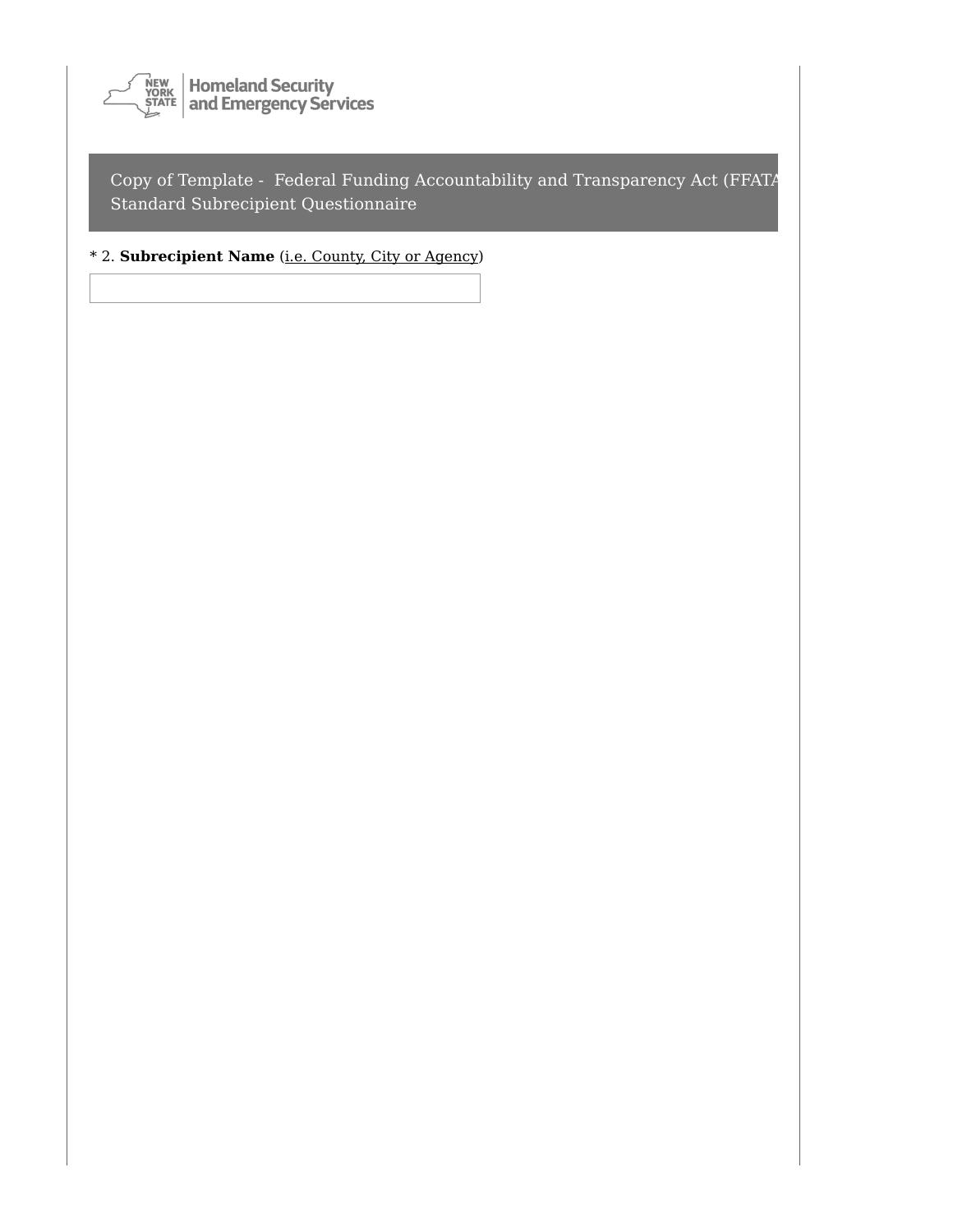

## \* 3. **Name / Title** (individual completing form)

| First |  |
|-------|--|
| Last  |  |
| Title |  |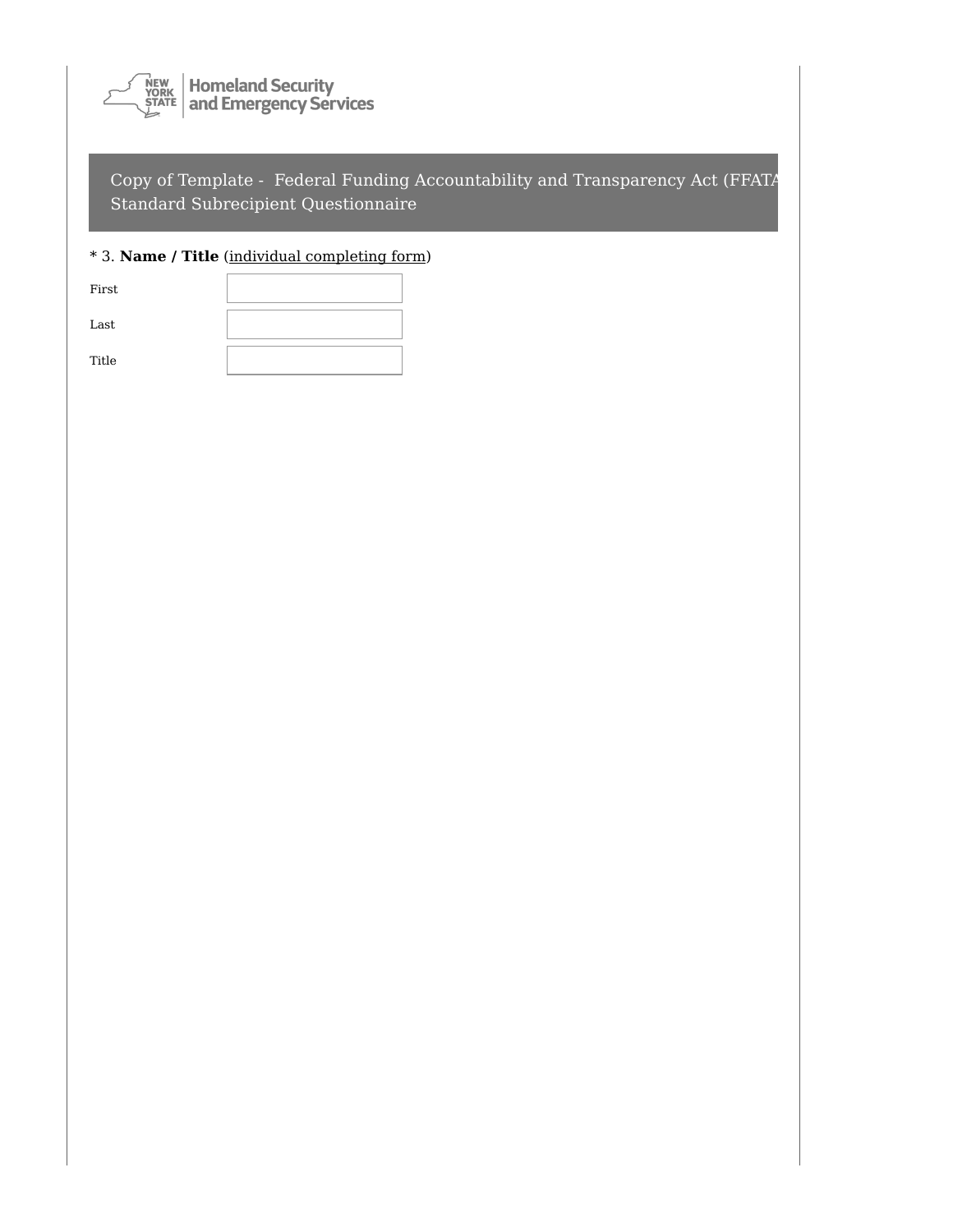

## \* 4. **Agency / Department**

#### \* 5. **Address**

| Street / PO Number |  |
|--------------------|--|
| City               |  |
| State              |  |

#### $*$  6. Zip+4 (XXXXX-XXXX)

#### \* 7. **Phone Number (XXX-XXX-XXXX)**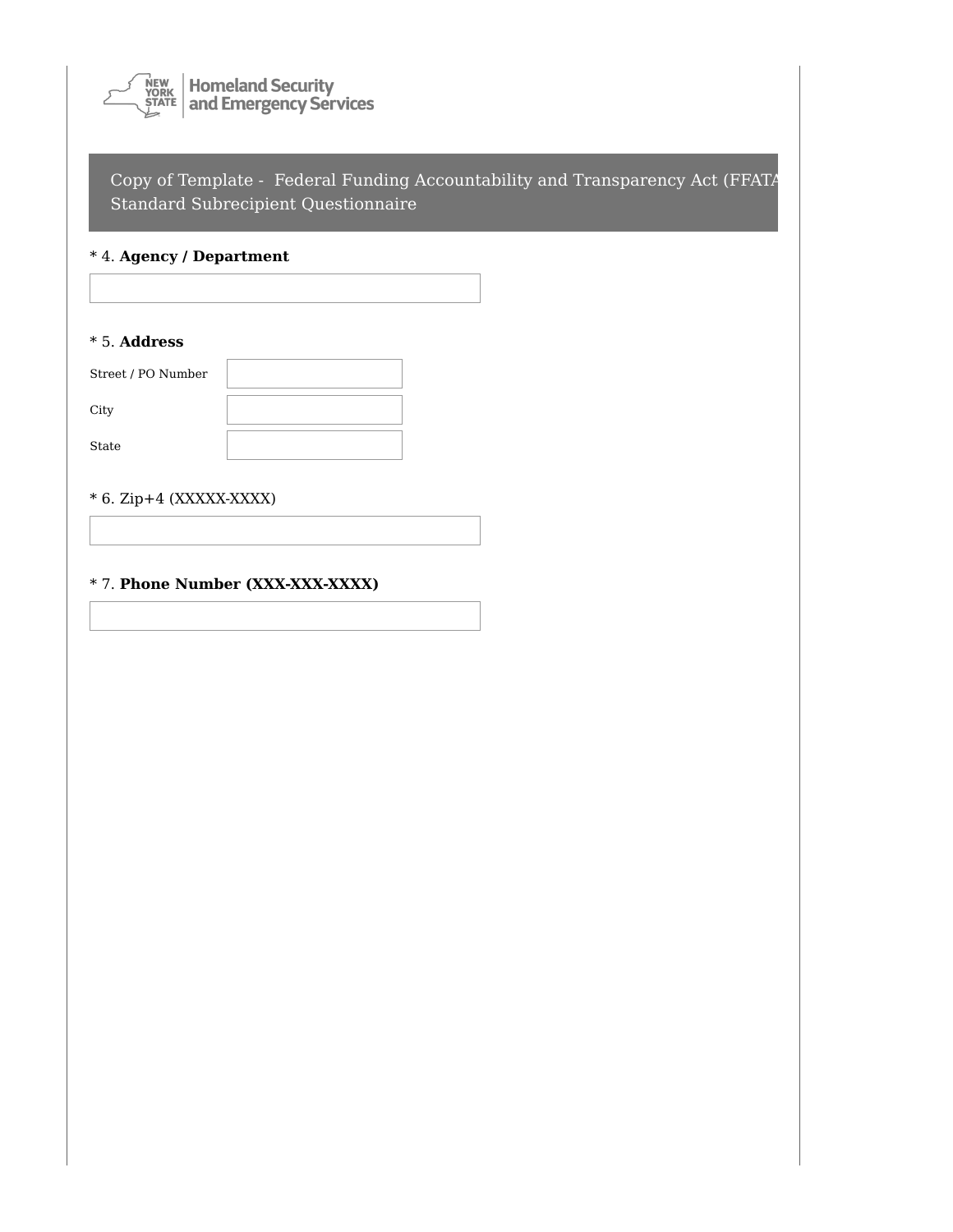

\* 8. **Unique Entity Identifier (UEI) used across the federal government, which changed from the DUNS Number on April 4, 2022, and can be obtained at [SAM.gov](https://sam.gov/content/home).** (required)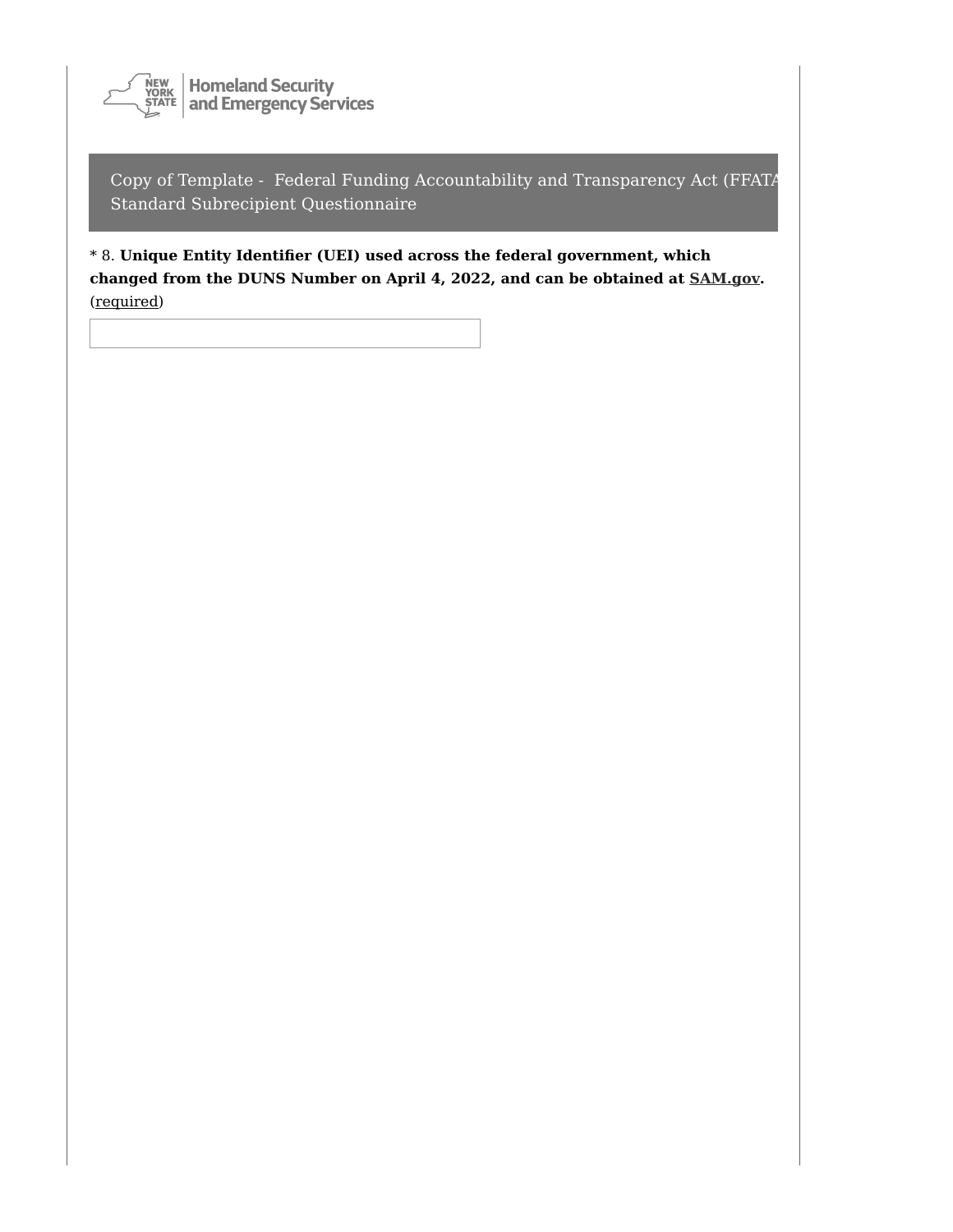

\* 9. In the preceding fiscal year, was the total compensation 80 percent or more of annual gross revenues from Federal awards (contracts, sub-contracts and Federal financial assistance), and \$25 million or more in annual gross revenues from Federal awards?

Yes (complete question #10)

No (submit questionnaire)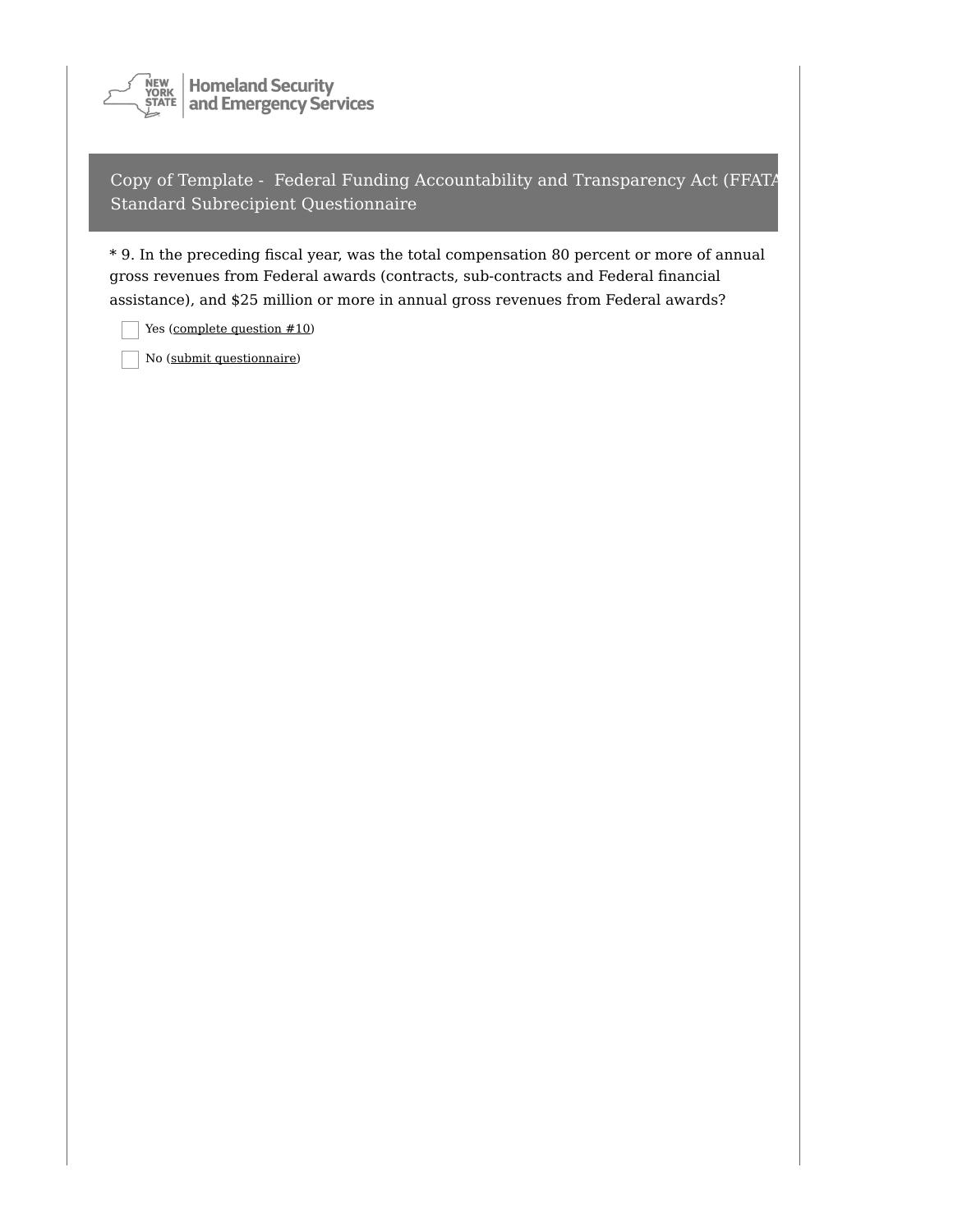

\* 10. **If you answered yes to question #9, does the public have access to information about the compensation of the senior executives of the entity through periodic reports filed under section 13(a) or 15(d) of the Securities Exchange Act of 1934 (15 U.S.C. §§ 78m(a), 78o(d)) or section 6104 of the Internal Revenue Code of 1986?**

**See FFATA § 2(b)(1) at the [FSRS](https://www.fsrs.gov/index?) site.**

Yes (submit questionnaire)

No (complete question #11)